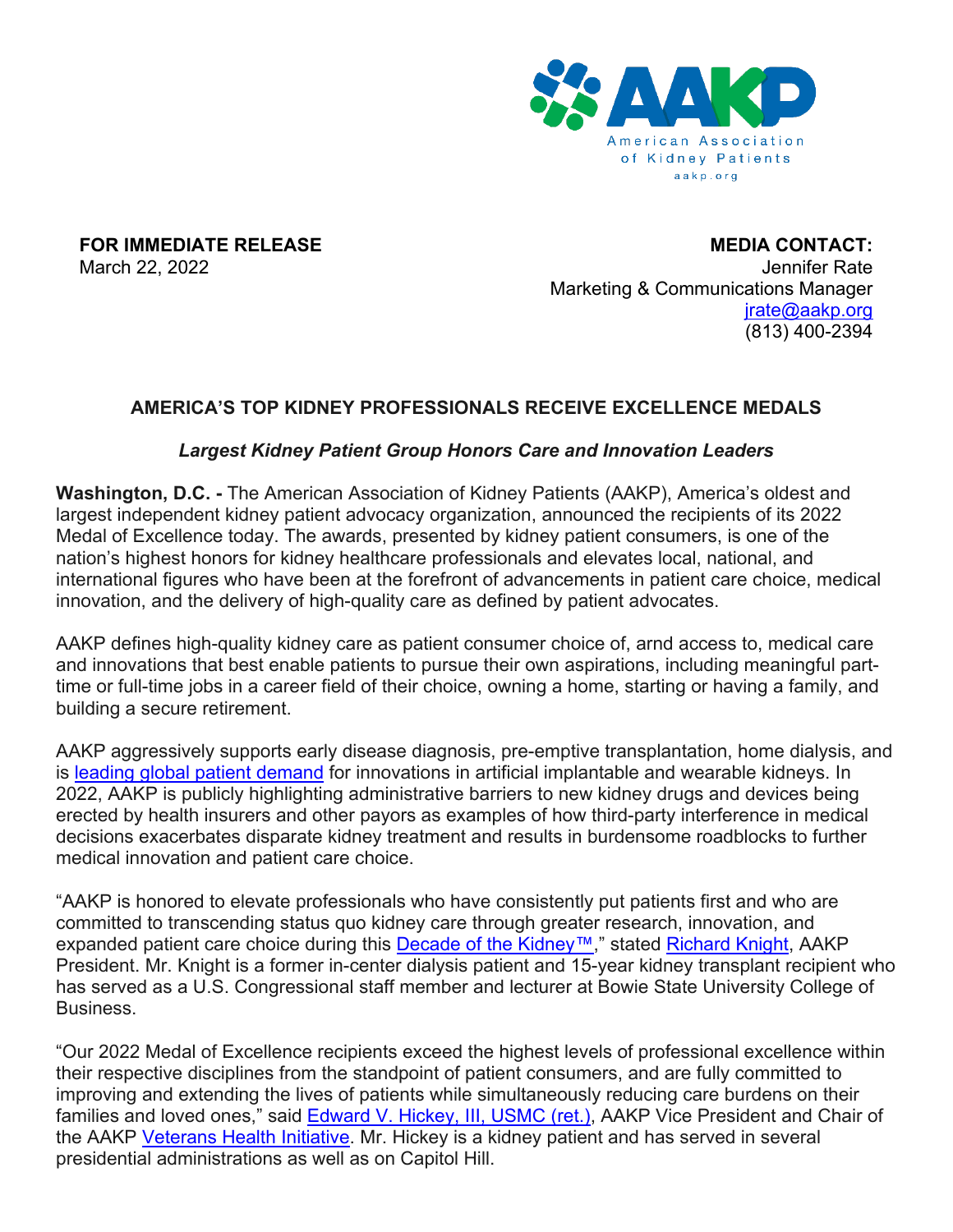"COVID-19 exposed the vulnerabilities of America's immunocompromised and immunosuppressed kidney patient populations, and these professionals demonstrated how research and innovation coupled with more common-sense policy solutions can transform kidney care while saving lives and reducing long-term costs for both patients and taxpayers," stated [Paul T. Conway,](https://bit.ly/ConwayPV2) AAKP's Chair of Policy and Global Affairs. Mr. Conway is a 40-year kidney patient and has served in multiple presidential administrations, including as the Chief of Staff for the U.S. Department of Labor.

### **The 2022 award categories and honorees are:**

# **Special Recognition – Breakthrough Innovations**

**Shuvo Roy, PhD** (San Francisco, CA), 2021 KidneyX Artificial Kidney Prize Winner; Technical Director, The Kidney Project; and Professor, Departments of Bioengineering and Therapeutic Sciences and Surgery, is recognized for his excellence regarding innovations in support of **artificial** [implantable organs](https://youtu.be/iH0XBxexrXE) through the leadership of The Kidney Project.

**Robert Montgomery, MD, DPhil, FACS** (New York, NY), Chair of the Department of Surgery, Director of the NYU Langone Transplant Institute, and heart transplant recipient, is recognized for his excellence in regard to [xenotransplantation.](https://youtu.be/sgahK4Q20-M)

Drs. Roy and Montgomery will be honored at AAKP's Global Summit on Kidney Disease Innovations held May 24-25. Register at [https://bit.ly/AAKPGlobalSummitRegistration22.](https://bit.ly/AAKPGlobalSummitRegistration22)

### **Nephrologist/Physician**

**William H. Fissell, IV, MD** (Nashville, TN), Medical Director, The Kidney Project, and Associate Professor of Clinical Medicine, Vanderbilt University Medical Center. Dr. Fissell will be formally recognized at a virtual AAKP Medal of Excellence event held at the Renal Physicians Association (RPA) Annual Meeting, March 22-27, 2022.

### **Transplant Surgeon**

**Juan Carlos Caicedo, MD, FACS** (Chicago, IL), Professor of Surgery and a multi-organ adult and pediatric Transplant Surgeon at Northwestern Memorial Hospital and Lurie Children's Hospital; Surgical Director of the Northwestern Liver Transplant Program; and Director of the Living Donor Liver Transplant Program and Hepatobiliary Surgery.

**Robert M. Merion, MD, FACS** (Ann Arbor, MI), Professor Emeritus of Surgery, University of Michigan; Distinguished Research Scientist, Arbor Research Collaborative for Health; and former President/CEO, Arbor Research Collaborative for Health (2009-2021). Drs. Caicedo and Merion will be honored at the American Society of Transplant Surgeons Winter Symposium, August 4-7.

### **Transplant Professional**

**Elisa J. Gordon, PhD, MPH** (Chicago, IL), Professor, Department of Surgery-Division of Transplantation, Center for Health Services and Outcomes Research, and Center for Bioethics & Medical Humanities, Northwestern University Feinberg School of Medicine. Dr. Gordon will be formally recognized at a virtual AAKP Medal of Excellence event held during the American Society of Transplantation Town Hall at the American Transplant Congress, June 4-8.

### **Nursing**

**Miranda Kilby, DNP, FNP** (Shelby, NC), Nurse Practitioner at Nephrology Associates of the Carolinas. Ms. Kilby will be formally recognized at a virtual AAKP Medal of Excellence event held at the American Nephrology Nurses Association's Annual Symposium, May 22-25.